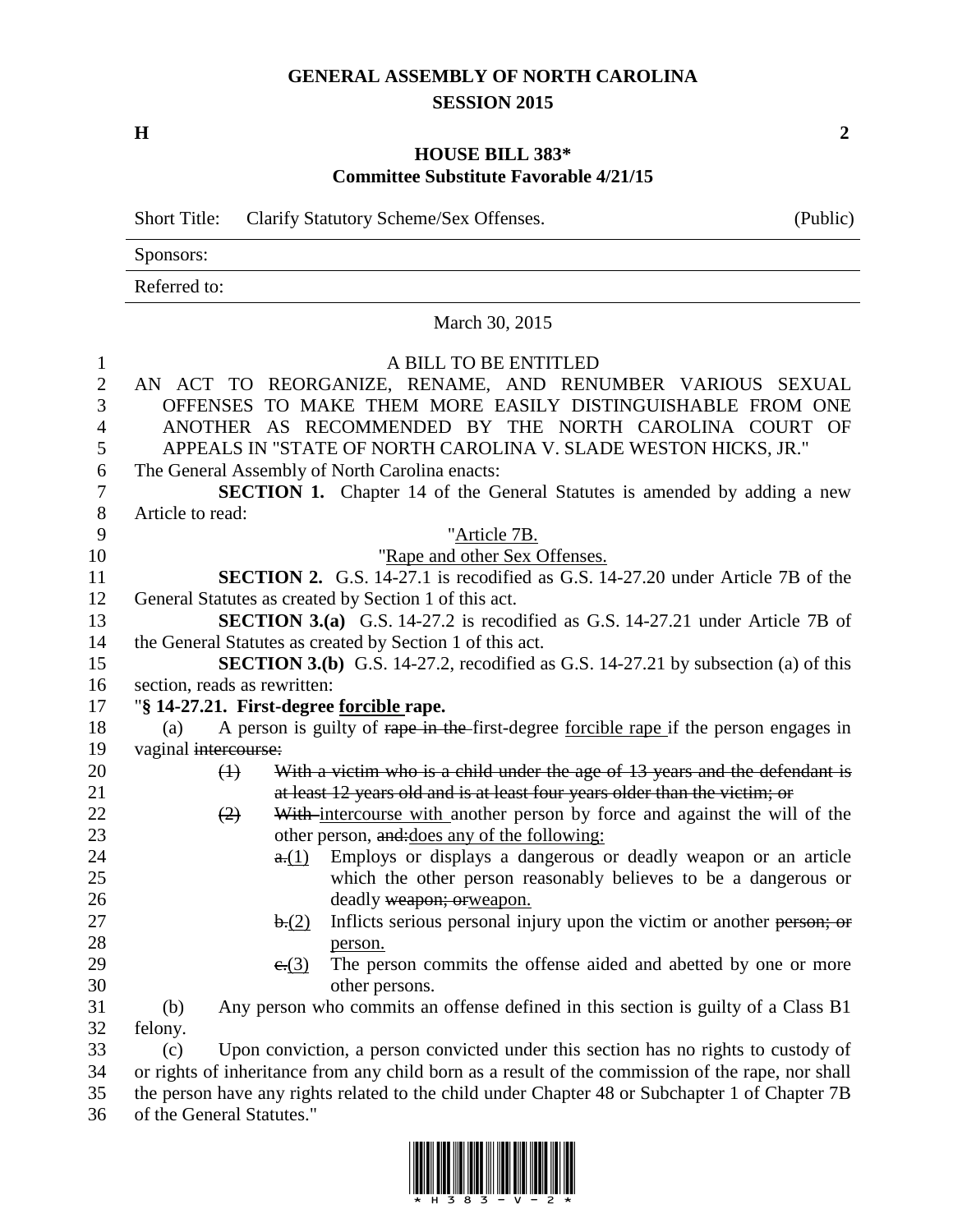|                | <b>General Assembly Of North Carolina</b><br><b>Session 2015</b>                                               |  |
|----------------|----------------------------------------------------------------------------------------------------------------|--|
| $\mathbf{1}$   | <b>SECTION 4.(a)</b> G.S. 14-27.3 is recodified as G.S. 14-27.22 under Article 7B of                           |  |
| $\mathbf{2}$   | the General Statutes.                                                                                          |  |
| 3              | <b>SECTION 4.(b)</b> G.S. 14-27.3, recodified as G.S. 14-27.22 by subsection (a) of this                       |  |
| $\overline{4}$ | section, reads as rewritten:                                                                                   |  |
| 5              | "§ 14-27.22. Second-degree forcible rape.                                                                      |  |
| 6              | A person is guilty of rape in the second degree-second-degree forcible rape if the<br>(a)                      |  |
| $\tau$         | person engages in vaginal intercourse with another person:                                                     |  |
| 8              | By force and against the will of the other person; or<br>(1)                                                   |  |
| 9              | Who is mentally disabled, mentally incapacitated, or physically helpless, and<br>(2)                           |  |
| 10             | the person performing the act knows or should reasonably know the other                                        |  |
| 11             | person is mentally disabled, mentally incapacitated, or physically helpless.                                   |  |
| 12             | Any person who commits the offense defined in this section is guilty of a Class C<br>(b)                       |  |
| 13             | felony.                                                                                                        |  |
| 14             | Upon conviction, a person convicted under this section has no rights to custody of<br>(c)                      |  |
| 15             | or rights of inheritance from any child conceived during the commission of the rape, nor shall                 |  |
| 16             | the person have any rights related to the child under Chapter 48 or Subchapter 1 of Chapter 7B                 |  |
| 17<br>18       | of the General Statutes."                                                                                      |  |
| 19             | <b>SECTION 5.(a)</b> G.S. 14-27.2A is recodified as G.S. 14-27.23 under Article 7B of<br>the General Statutes. |  |
| 20             | <b>SECTION 5.(b)</b> G.S. 14-27.2A, recodified as G.S. 14-27.23 by subsection (a) of                           |  |
| 21             | this section, reads as rewritten:                                                                              |  |
| 22             | "§ 14-27.23. Rape of a child; adult offender. Statutory rape of a child by an adult.                           |  |
| 23             | A person is guilty of rape of a child-statutory rape of a child by an adult if the<br>(a)                      |  |
| 24             | person is at least 18 years of age and engages in vaginal intercourse with a victim who is a                   |  |
| 25             | child under the age of 13 years.                                                                               |  |
| 26             | .                                                                                                              |  |
| 27             | The offense under G.S. $14-27.2(a)(1)$ G.S. $14-27.24$ is a lesser included offense of<br>(e)                  |  |
| 28             | the offense in this section."                                                                                  |  |
| 29             | SECTION 6. Article 7B of Chapter 14 of the General Statutes as created by                                      |  |
| 30             | Section 1 of this act is amended by adding a new section to read:                                              |  |
| 31             | "§ 14-27.24. First-degree statutory rape.                                                                      |  |
| 32             | A person is guilty of first-degree statutory rape if the person engages in vaginal<br>(a)                      |  |
| 33             | intercourse with a victim who is a child under the age of 13 years and the defendant is at least               |  |
| 34<br>35       | 12 years old and is at least four years older than the victim.                                                 |  |
| 36             | Any person who commits an offense defined in this section is guilty of a Class B1<br>(b)<br>felony.            |  |
| 37             | Upon conviction, a person convicted under this section has no rights to custody of<br>(c)                      |  |
| 38             | or rights of inheritance from any child born as a result of the commission of the rape, nor shall              |  |
| 39             | the person have any rights related to the child under Chapter 48 or Subchapter 1 of Chapter 7B                 |  |
| 40             | of the General Statutes."                                                                                      |  |
| 41             | <b>SECTION 7.(a)</b> G.S. 14-27.7A is recodified as G.S. 14-27.25 under Article 7B of                          |  |
| 42             | Chapter 14 of the General Statutes.                                                                            |  |
| 43             | <b>SECTION 7.(b)</b> G.S. 14-27.7A, recodified as G.S. 14-27.25 by subsection (a) of                           |  |
| 44             | this section, reads as rewritten:                                                                              |  |
| 45             | "\\$ 14-27.25. Statutory rape or sexual offense of person who is 13, 14, or 15 years old.                      |  |
| 46             | A defendant is guilty of a Class B1 felony if the defendant engages in vaginal<br>(a)                          |  |
| 47             | intercourse or a sexual act-with another person who is 13, 14, or 15 years old and the defendant               |  |
| 48             | is at least six years older than the person, except when the defendant is lawfully married to the              |  |
| 49             | person.                                                                                                        |  |
| 50             | A defendant is guilty of a Class C felony if the defendant engages in vaginal<br>(b)                           |  |
| 51             | intercourse or a sexual act-with another person who is 13, 14, or 15 years old and the defendant               |  |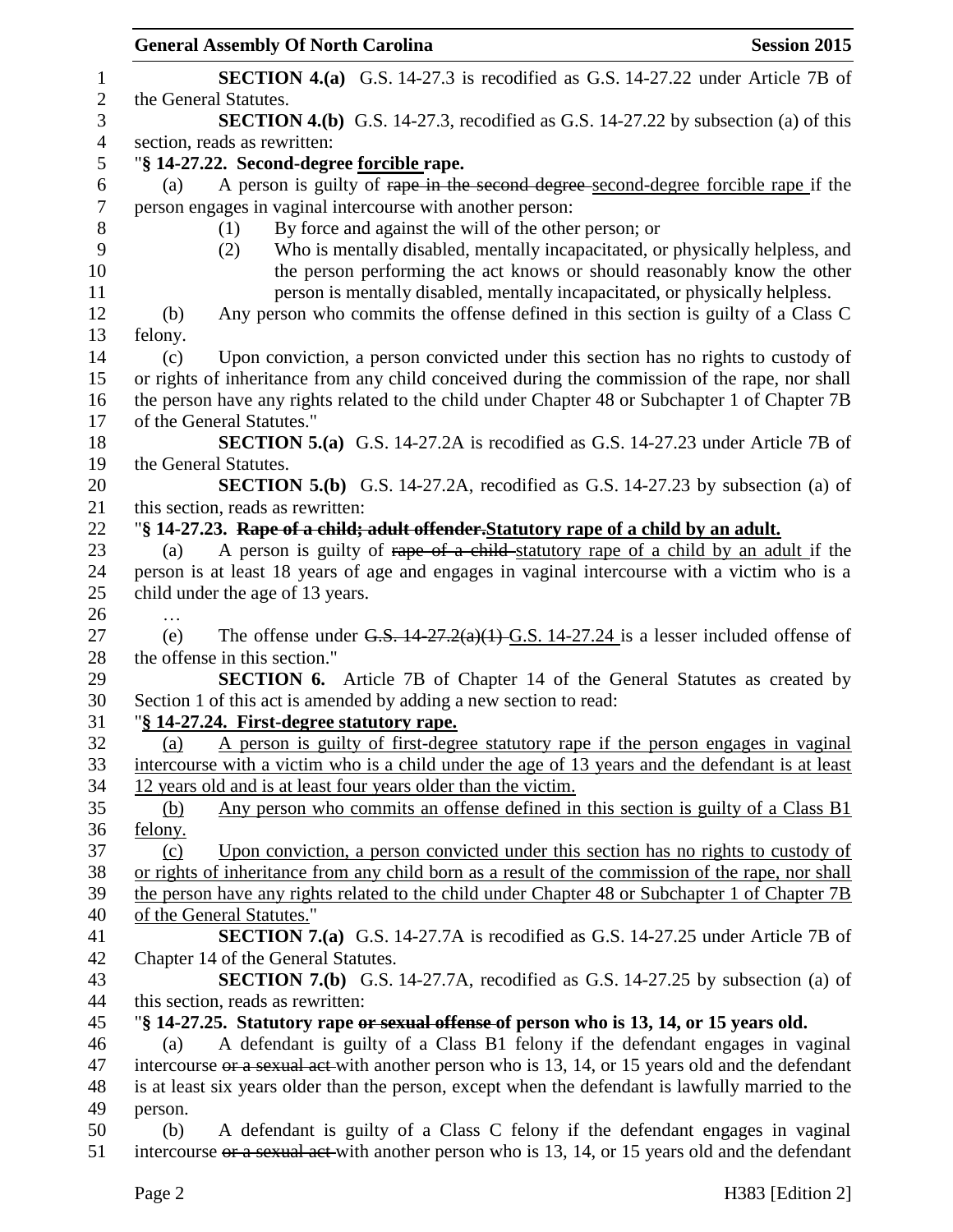|                 | <b>General Assembly Of North Carolina</b> |                                                                                                | <b>Session 2015</b> |
|-----------------|-------------------------------------------|------------------------------------------------------------------------------------------------|---------------------|
|                 |                                           | is more than four but less than six years older than the person, except when the defendant is  |                     |
|                 | lawfully married to the person."          |                                                                                                |                     |
|                 |                                           | <b>SECTION 8.(a)</b> G.S. 14-27.4 is recodified as G.S. 14-27.26 under Article 7B of           |                     |
|                 | Chapter 14 of the General Statutes.       |                                                                                                |                     |
|                 |                                           | <b>SECTION 8.(b)</b> G.S. 14-27.4, recodified as G.S. 14-27.26 by subsection (a) of this       |                     |
|                 | section, reads as rewritten:              |                                                                                                |                     |
|                 |                                           | "§ 14-27.26. First-degree <u>forcible</u> sexual offense.                                      |                     |
| (a)             |                                           | A person is guilty of a sexual offense in the first degree forcible sexual offense if the      |                     |
|                 | person engages in a sexual act:           |                                                                                                |                     |
|                 | $\left(\frac{1}{2}\right)$                | With a victim who is a child under the age of 13 years and the defendant is                    |                     |
|                 |                                           | at least 12 years old and is at least four years older than the victim; or                     |                     |
|                 | (2)                                       | With act with another person by force and against the will of the other                        |                     |
|                 |                                           | person, and: and does any of the following:                                                    |                     |
|                 | a(1)                                      | Employs or displays a dangerous or deadly weapon or an article                                 |                     |
|                 |                                           | which the other person reasonably believes to be a dangerous or                                |                     |
|                 |                                           | deadly weapon; or weapon.                                                                      |                     |
|                 | b(2)                                      | Inflicts serious personal injury upon the victim or another person;                            |                     |
|                 |                                           | orperson.                                                                                      |                     |
|                 | e(3)                                      | The person commits the offense aided and abetted by one or more                                |                     |
|                 |                                           | other persons.                                                                                 |                     |
| (b)<br>felony." |                                           | Any person who commits an offense defined in this section is guilty of a Class B1              |                     |
|                 |                                           | <b>SECTION 9.(a)</b> G.S. 14-27.5 is recodified as G.S. 14-27.27 under Article 7B of           |                     |
|                 | Chapter 14 of the General Statutes.       |                                                                                                |                     |
|                 |                                           | <b>SECTION 9.(b)</b> G.S. 14-27.5, recodified as G.S. 14-27.27 by subsection (a) of this       |                     |
|                 | section, reads as rewritten:              |                                                                                                |                     |
|                 |                                           | "§ 14-27.27. Second-degree forcible sexual offense.                                            |                     |
| (a)             |                                           | A person is guilty of a sexual offense in the second degree forcible sexual offense if         |                     |
|                 |                                           | the person engages in a sexual act with another person:                                        |                     |
|                 | (1)                                       | By force and against the will of the other person; or                                          |                     |
|                 | (2)                                       | Who is mentally disabled, mentally incapacitated, or physically helpless, and                  |                     |
|                 |                                           | the person performing the act knows or should reasonably know that the                         |                     |
|                 |                                           | other person is mentally disabled, mentally incapacitated, or physically                       |                     |
|                 | helpless.                                 |                                                                                                |                     |
|                 |                                           | (b) Any person who commits the offense defined in this section is guilty of a Class            |                     |
| C felony."      |                                           |                                                                                                |                     |
|                 |                                           | <b>SECTION 10.(a)</b> G.S. 14-27.4A is recodified as G.S. 14-27.28 under Article 7B of         |                     |
|                 |                                           | Chapter 14 of the General Statutes as created by Section 1 of this act.                        |                     |
|                 |                                           | <b>SECTION 10.(b)</b> G.S. 14-27.4A, recodified as G.S. 14-27.28 by subsection (a) of          |                     |
|                 | this section, reads as rewritten:         |                                                                                                |                     |
|                 |                                           | "§ 14-27.28. Sexual offense with a child; adult offender. Statutory sexual offense with a      |                     |
|                 | child by an adult.                        |                                                                                                |                     |
| (a)             |                                           | A person is guilty of sexual offense with a child-statutory sexual offense with a              |                     |
|                 |                                           | child by an adult if the person is at least 18 years of age and engages in a sexual act with a |                     |
|                 |                                           | victim who is a child under the age of 13 years.                                               |                     |
| $\cdots$        |                                           |                                                                                                |                     |
| (d)             |                                           | The offense under G.S. $14-27.4(a)(1)$ G.S. $14-27.29$ is a lesser included offense of         |                     |
|                 | the offense in this section."             |                                                                                                |                     |
|                 |                                           | <b>SECTION 11.</b> Article 7B of Chapter 14 of the General Statutes as created by              |                     |
|                 |                                           | Section 1 of this act is amended by adding a new section to read:                              |                     |
|                 |                                           | "§ 14-27.29. First-degree statutory sexual offense.                                            |                     |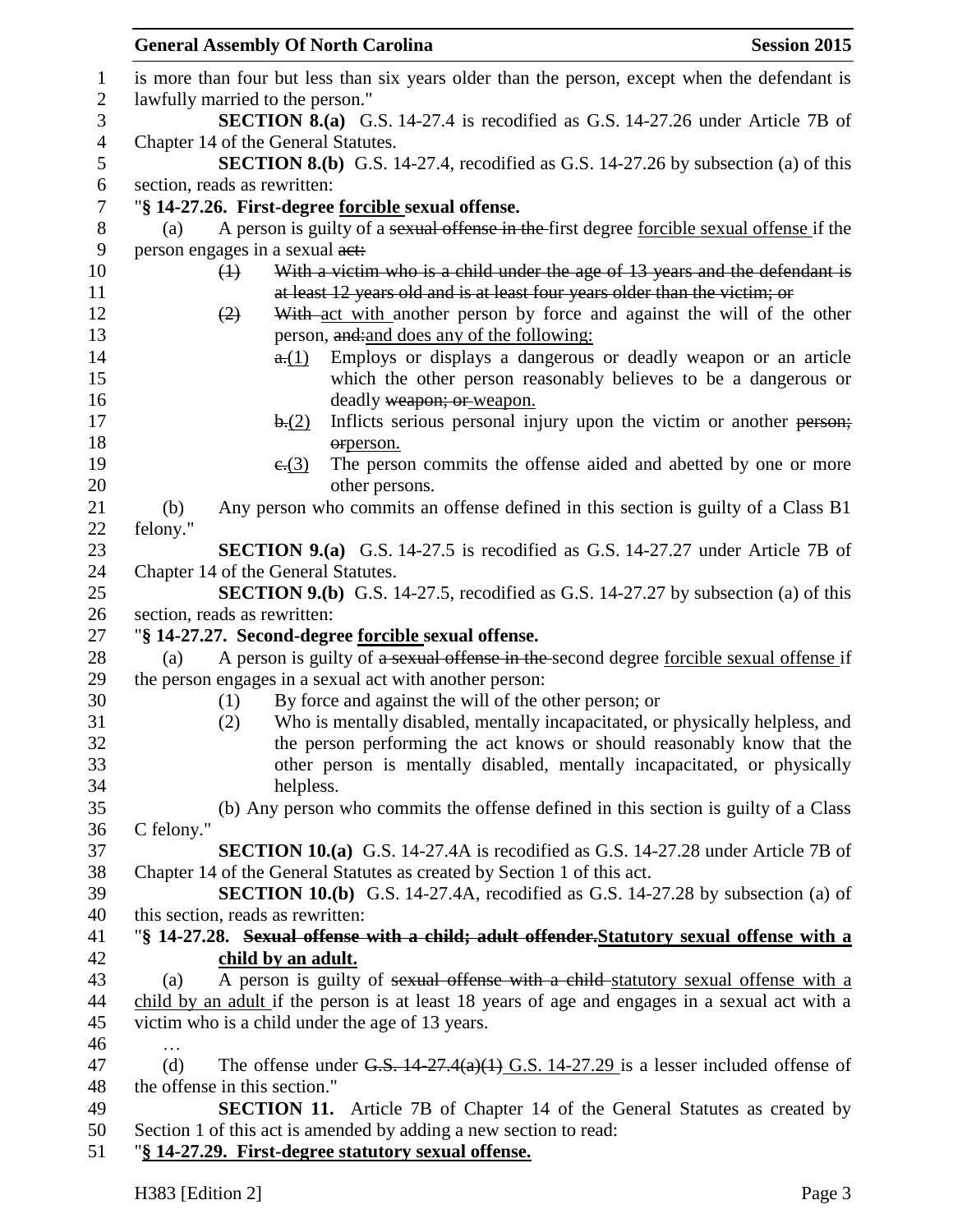|                  | <b>General Assembly Of North Carolina</b>                                                                         | <b>Session 2015</b> |
|------------------|-------------------------------------------------------------------------------------------------------------------|---------------------|
| $\mathbf{1}$     | A person is guilty of first-degree statutory sexual offense if the person engages in a<br>(a)                     |                     |
| $\overline{2}$   | sexual act with a victim who is a child under the age of 13 years and the defendant is at least 12                |                     |
| 3                | years old and is at least four years older than the victim.                                                       |                     |
| 4                | Any person who commits an offense defined in this section is guilty of a Class B1<br>(b)                          |                     |
| 5                | felony."                                                                                                          |                     |
| 6                | <b>SECTION 12.</b> Article 7B of Chapter 14 of the General Statutes as created by                                 |                     |
| $\boldsymbol{7}$ | Section 1 of this act is amended by adding the following new section:                                             |                     |
| 8                | "§ 14-27.30. Statutory sexual offense against a person who is 13, 14, or 15 years old.                            |                     |
| 9                | A defendant is guilty of a Class B1 felony if the defendant engages in a sexual act<br>(a)                        |                     |
| 10               | with another person who is 13, 14, or 15 years old and the defendant is at least six years older                  |                     |
| 11               | than the person, except when the defendant is lawfully married to the person.                                     |                     |
| 12               | A defendant is guilty of a Class C felony if the defendant engages in a sexual act<br>(b)                         |                     |
| 13               | with another person who is 13, 14, or 15 years old and the defendant is more than four but less                   |                     |
| 14               | than six years older than the person, except when the defendant is lawfully married to the                        |                     |
| 15               | person."                                                                                                          |                     |
| 16               | <b>SECTION 13.(a)</b> G.S. 14-27.7(a) is recodified as G.S. 14-27.31 under Article 7B                             |                     |
| 17               | of Chapter 14 of the General Statutes as created by Section 1 of this act.                                        |                     |
| 18               | SECTION 13.(b) G.S. 14-27.7(a), recodified as G.S. 14-27.31 by subsection (a) of                                  |                     |
| 19               | this section, reads as rewritten:                                                                                 |                     |
| 20               | Intercourse and sexual offenses with certain victims; consent no<br>$\sqrt{8}$ 14-27.31.                          |                     |
| 21               | defense. Sexual activity by a substitute parent or custodian.                                                     |                     |
| 22               | If a defendant who has assumed the position of a parent in the home of a minor<br>(a)                             |                     |
| 23               | victim engages in vaginal intercourse or a sexual act with a victim who is a minor residing in                    |                     |
| 24               | the home, or if a person having custody of a victim of any age or a person who is an agent or                     |                     |
| 25               | employee of any person, or institution, whether such institution is private, charitable, or                       |                     |
| 26               | governmental, having custody of a victim of any age engages in vaginal intercourse or a sexual                    |                     |
| 27               | act with such victim, home, the defendant is guilty of a Class E felony.                                          |                     |
| 28               | If a person having custody of a victim of any age or a person who is an agent or<br>(b)                           |                     |
| 29               | employee of any person, or institution, whether such institution is private, charitable, or                       |                     |
| 30               | governmental, having custody of a victim of any age engages in vaginal intercourse or a sexual                    |                     |
| 31               | act with such victim, the defendant is guilty of a Class E felony.                                                |                     |
| 32               | Consent is not a defense to a charge under this section."<br>(c)                                                  |                     |
| 33               | <b>SECTION 14.(a)</b> G.S. 14-27.7(b) is recodified as G.S. 14-27.32 under Article 7B                             |                     |
| 34               | of Chapter 14 of the General Statutes as created by Section 1 of this act.                                        |                     |
| 35               | <b>SECTION 14.(b)</b> G.S. 14-27.7(b), recodified as G.S. 14-27.32 by subsection (a) of                           |                     |
| 36               | this section, reads as rewritten:                                                                                 |                     |
| 37               | "§ 14-27.32. Sexual activity with a student.                                                                      |                     |
| 38               | $\left(\frac{b}{a}\right)$ If a defendant, who is a teacher, school administrator, student teacher, school safety |                     |
| 39               | officer, or coach, at any age, or who is other school personnel, and who is at least four years                   |                     |
| 40               | older than the victim engages in vaginal intercourse or a sexual act with a victim who is a                       |                     |
| 41               | student, at any time during or after the time the defendant and victim were present together in                   |                     |
| 42               | the same school, but before the victim ceases to be a student, the defendant is guilty of a Class                 |                     |
| 43               | G felony, except when the defendant is lawfully married to the student. The term "same school"                    |                     |
| 44               | means a school at which the student is enrolled and the defendant is employed, assigned, or                       |                     |
| 45               | volunteers.                                                                                                       |                     |
| 46               | A defendant who is school personnel, other than a teacher, school administrator,<br>(b)                           |                     |
| 47               | student teacher, school safety officer, or coach, and is less than four years older than the victim               |                     |
| 48               | and engages in vaginal intercourse or a sexual act with a victim who is a student, is guilty of a                 |                     |
| 49               | Class A1 misdemeanor.                                                                                             |                     |
| 50               | This subsection section shall apply unless the conduct is covered under some other<br>(c)                         |                     |
| 51               | provision of law providing for greater punishment.                                                                |                     |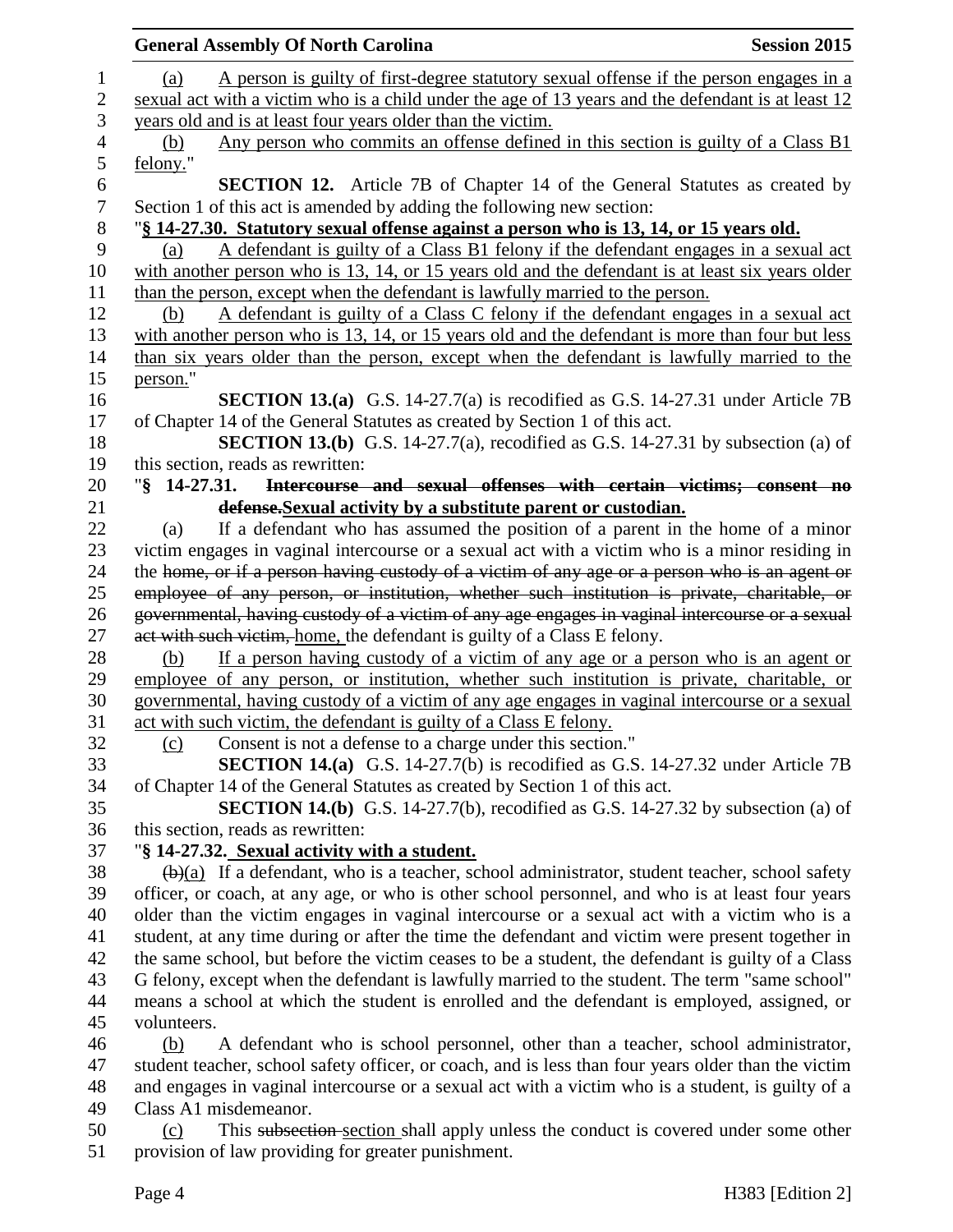|                  | <b>General Assembly Of North Carolina</b>                                                                                       | <b>Session 2015</b> |
|------------------|---------------------------------------------------------------------------------------------------------------------------------|---------------------|
| 1                | Consent is not a defense to a charge under this section.<br>(d)                                                                 |                     |
| $\boldsymbol{2}$ | For purposes of this subsection, section, the terms "school", "school personnel", and<br>(e)                                    |                     |
| 3                | "student" shall have the same meaning as in G.S. 14-202.4(d). For purposes of this subsection,                                  |                     |
| $\overline{4}$   | section, the term "school safety officer" shall include a school resource officer or any other                                  |                     |
| 5                | person who is regularly present in a school for the purpose of promoting and maintaining safe                                   |                     |
| 6                | and orderly schools."                                                                                                           |                     |
| $\tau$           | <b>SECTION 15.</b> G.S. 14-27.5A. is recodified as G.S. 14-27.33 under Article 7B of                                            |                     |
| $\,8\,$          | Chapter 14 of the General Statutes as created by Section 1 of this act. G.S. 14-27.8 through                                    |                     |
| 9                | G.S. 14-27.10 are recodified as G.S. 14-27.34 through G.S. 14-27.36 under Article 7B of                                         |                     |
| 10               | Chapter 14 of the General Statutes as created by Section 1 of this act.                                                         |                     |
| 11               | <b>SECTION 16.</b> G.S. 14-202.4(d)(1) reads as rewritten:                                                                      |                     |
| 12               | " $(d)$<br>For purposes of this section, the following definitions apply:                                                       |                     |
| 13               | "Indecent liberties" means:<br>(1)                                                                                              |                     |
| 14               | Willfully taking or attempting to take any immoral, improper, or<br>a.                                                          |                     |
| 15               | indecent liberties with a student for the purpose of arousing or                                                                |                     |
| 16               | gratifying sexual desire; or                                                                                                    |                     |
| 17               | Willfully committing or attempting to commit any lewd or lascivious<br>$\mathbf b$ .                                            |                     |
| 18               | act upon or with the body or any part or member of the body of a                                                                |                     |
| 19               | student.                                                                                                                        |                     |
| 20               | For purposes of this section, the term indecent liberties does not include                                                      |                     |
| 21               | vaginal intercourse or a sexual act as defined by G.S. $14-27.1.14-27.20$ .                                                     |                     |
| 22               | <b>SECTION 17.</b> G.S. 14-203(5) reads as rewritten:                                                                           |                     |
| 23               | Prostitution. – The performance of, offer of, or agreement to perform vaginal<br>"(5)                                           |                     |
| 24               | intercourse, any sexual act as defined in G.S. $14-27.1$ , $14-27.20$ , or any                                                  |                     |
| 25               | sexual contact as defined in G.S. $14-27.1$ , $14-27.20$ , for the purpose of                                                   |                     |
| 26               | sexual arousal or gratification for any money or other consideration."                                                          |                     |
| 27               | <b>SECTION 18.</b> G.S. 14-205.2(a) reads as rewritten:                                                                         |                     |
| 28               | Any person who willfully performs any of the following acts with a person not his<br>" $(a)$                                    |                     |
| 29               | or her spouse commits the offense of patronizing a prostitute:                                                                  |                     |
| 30               | Engages in vaginal intercourse, any sexual act as defined in G.S. 14-27.1,<br>(1)                                               |                     |
| 31               | 14-27.20, or any sexual contact as defined in G.S. 14-27.1, 14-27.20, for the                                                   |                     |
| 32               | purpose of sexual arousal or gratification with a prostitute.                                                                   |                     |
| 33               | Enters or remains in a place of prostitution with intent to engage in vaginal<br>(2)                                            |                     |
| 34               | intercourse, any sexual act as defined in G.S. $14-27.1$ , 14-27.20, or any                                                     |                     |
| 35               | sexual contact as defined in G.S. $14-27.1, -14-27.20$ , for the purpose of                                                     |                     |
| 36               | sexual arousal or gratification."                                                                                               |                     |
| 37               | <b>SECTION 19.</b> G.S. 15A-136 reads as rewritten:                                                                             |                     |
| 38               | "§ 15A-136. Venue for sexual offenses.                                                                                          |                     |
| 39               | If a person is transported by any means, with the intent to violate any of the provisions of                                    |                     |
| 40               | Article 7A of Chapter 14 ( $\frac{14.27.114-27.20}{14.27.114-27.20}$ et seq.) of the General Statutes and the intent is         |                     |
| 41               | followed by actual violation thereof, the defendant may be tried in the county where                                            |                     |
| 42<br>43         | transportation was offered, solicited, begun, continued or ended."<br><b>SECTION 20.</b> G.S. $50-16.1A(3)$ reads as rewritten: |                     |
| 44               | "Marital misconduct" means any of the following acts that occur during the<br>"(3)                                              |                     |
| 45               | marriage and prior to or on the date of separation:                                                                             |                     |
| 46               | Illicit sexual behavior. For the purpose of this section, illicit sexual<br>a.                                                  |                     |
| 47               | behavior means acts of sexual or deviate sexual intercourse, deviate                                                            |                     |
| 48               | sexual acts, or sexual acts defined in G.S. $14-27.1(4)$ , $14-27.20(4)$ ,                                                      |                     |
| 49               | voluntarily engaged in by a spouse with someone other than the other                                                            |                     |
| 50               | spouse;                                                                                                                         |                     |
|                  |                                                                                                                                 |                     |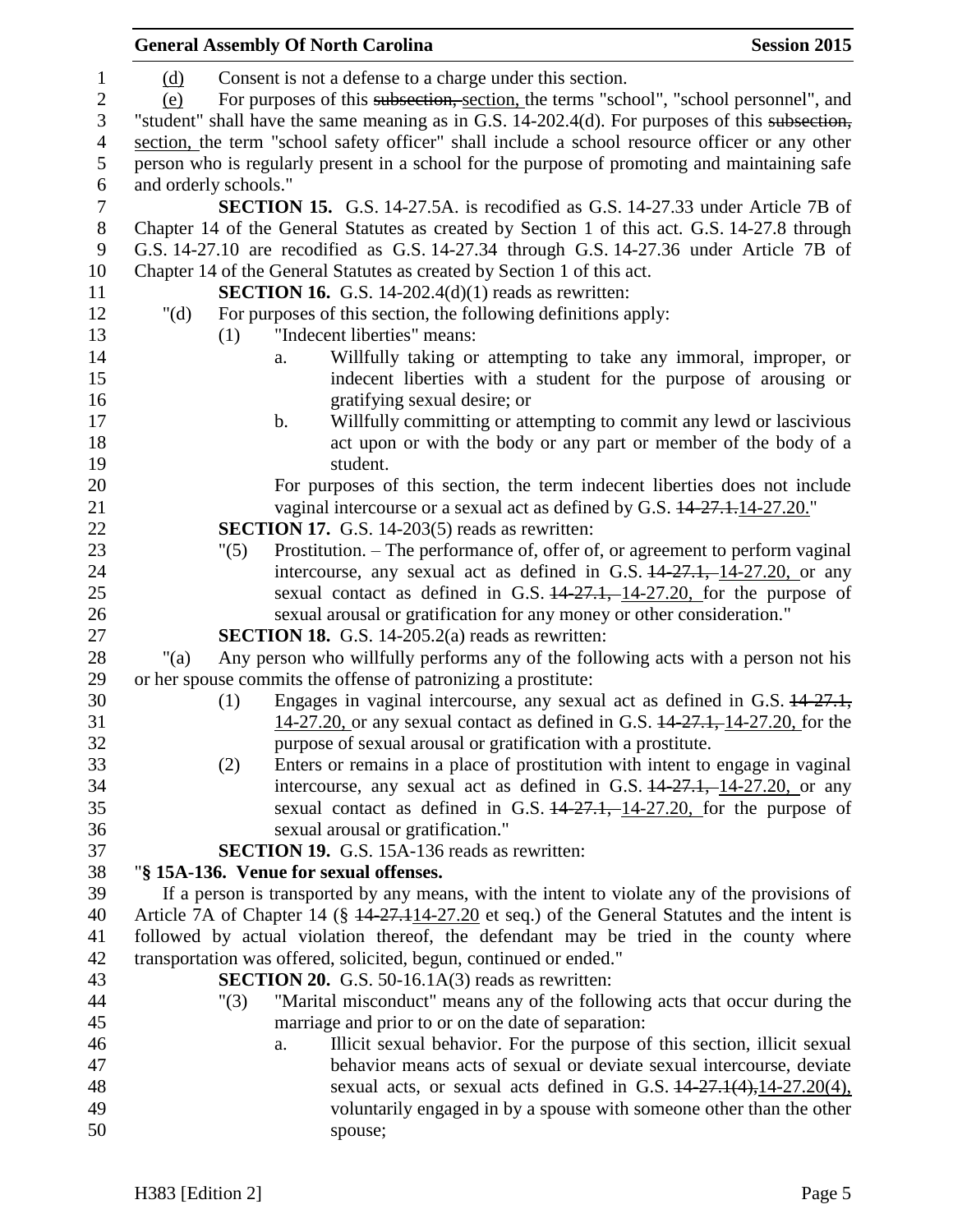|                | <b>General Assembly Of North Carolina</b>                                                                               | <b>Session 2015</b> |
|----------------|-------------------------------------------------------------------------------------------------------------------------|---------------------|
| $\mathbf b$ .  | Involuntary separation of the spouses in consequence of a criminal                                                      |                     |
|                | act committed prior to the proceeding in which alimony is sought;                                                       |                     |
| $\mathbf{c}$ . | Abandonment of the other spouse;                                                                                        |                     |
| d.             | Malicious turning out-of-doors of the other spouse;                                                                     |                     |
| e.             | Cruel or barbarous treatment endangering the life of the other spouse;                                                  |                     |
| f.             | Indignities rendering the condition of the other spouse intolerable                                                     |                     |
|                | and life burdensome;                                                                                                    |                     |
| g.             | Reckless spending of the income of either party, or the destruction,<br>waste, diversion, or concealment of assets;     |                     |
| h.             | Excessive use of alcohol or drugs so as to render the condition of the<br>other spouse intolerable and life burdensome; |                     |
| i.             | Willful failure to provide necessary subsistence according to one's                                                     |                     |
|                |                                                                                                                         |                     |
|                | means and condition so as to render the condition of the other spouse<br>intolerable and life burdensome."              |                     |
|                |                                                                                                                         |                     |
|                | <b>SECTION 21.</b> G.S. 7B-101(1) reads as rewritten:                                                                   |                     |
| "(1)           | Abused juveniles. $-$ Any juvenile less than 18 years of age whose parent,                                              |                     |
|                | guardian, custodian, or caretaker:                                                                                      |                     |
| a.             | Inflicts or allows to be inflicted upon the juvenile a serious physical                                                 |                     |
|                | injury by other than accidental means;                                                                                  |                     |
| $\mathbf b$ .  | Creates or allows to be created a substantial risk of serious physical                                                  |                     |
|                | injury to the juvenile by other than accidental means;                                                                  |                     |
| $\mathbf{c}$ . | Uses or allows to be used upon the juvenile cruel or grossly                                                            |                     |
|                | inappropriate procedures or cruel or grossly inappropriate devices to                                                   |                     |
|                | modify behavior;                                                                                                        |                     |
| d.             | Commits, permits, or encourages the commission of a violation of                                                        |                     |
|                | the following laws by, with, or upon the juvenile: first-degree rape,                                                   |                     |
|                | as provided in G.S. $14-27.2$ ; $14-27.21$ ; rape of a child by an adult                                                |                     |
|                | offender, as provided in G.S. 14-27.2A; 14-27.23; second degree rape                                                    |                     |
|                | as provided in G.S. $14-27.3$ ; $14-27.22$ ; first-degree sexual offense, as                                            |                     |
|                | provided in G.S. 14-27.4;14-27.26; sexual offense with a child by an                                                    |                     |
|                | adult offender, as provided in G.S. 44-27.4A;14-27.28; second                                                           |                     |
|                | degree sexual offense, as provided in G.S. $14-27.5$ ; $14-27.27$ ; sexual                                              |                     |
|                | act by a custodian, as provided in G.S. $14-27.7$ ; $14-27.31$ ; unlawful                                               |                     |
|                | sale, surrender, or purchase of a minor, as provided in G.S. 14-43.14;                                                  |                     |
|                | crime against nature, as provided in G.S. 14-177; incest, as provided                                                   |                     |
|                | in G.S. 14-178; preparation of obscene photographs, slides, or                                                          |                     |
|                | motion pictures of the juvenile, as provided in G.S. 14-190.5;                                                          |                     |
|                | employing or permitting the juvenile to assist in a violation of the                                                    |                     |
|                | obscenity laws as provided in G.S. 14-190.6; dissemination of                                                           |                     |
|                | obscene material to the juvenile as provided in G.S. 14-190.7 and                                                       |                     |
|                | G.S. 14-190.8; displaying or disseminating material harmful to the                                                      |                     |
|                | juvenile as provided in G.S. 14-190.14 and G.S. 14-190.15; first and                                                    |                     |
|                | second degree sexual exploitation of the juvenile as provided in                                                        |                     |
|                | G.S. 14-190.16 and G.S. 14-190.17; promoting the prostitution of the                                                    |                     |
|                | juvenile as provided in G.S. 14-205.3(b); and taking indecent                                                           |                     |
|                | liberties with the juvenile, as provided in G.S. 14-202.1;                                                              |                     |
| e.             | Creates or allows to be created serious emotional damage to the                                                         |                     |
|                | juvenile; serious emotional damage is evidenced by a juvenile's                                                         |                     |
|                | severe anxiety, depression, withdrawal, or aggressive behavior                                                          |                     |
|                | toward himself or others;                                                                                               |                     |
|                |                                                                                                                         |                     |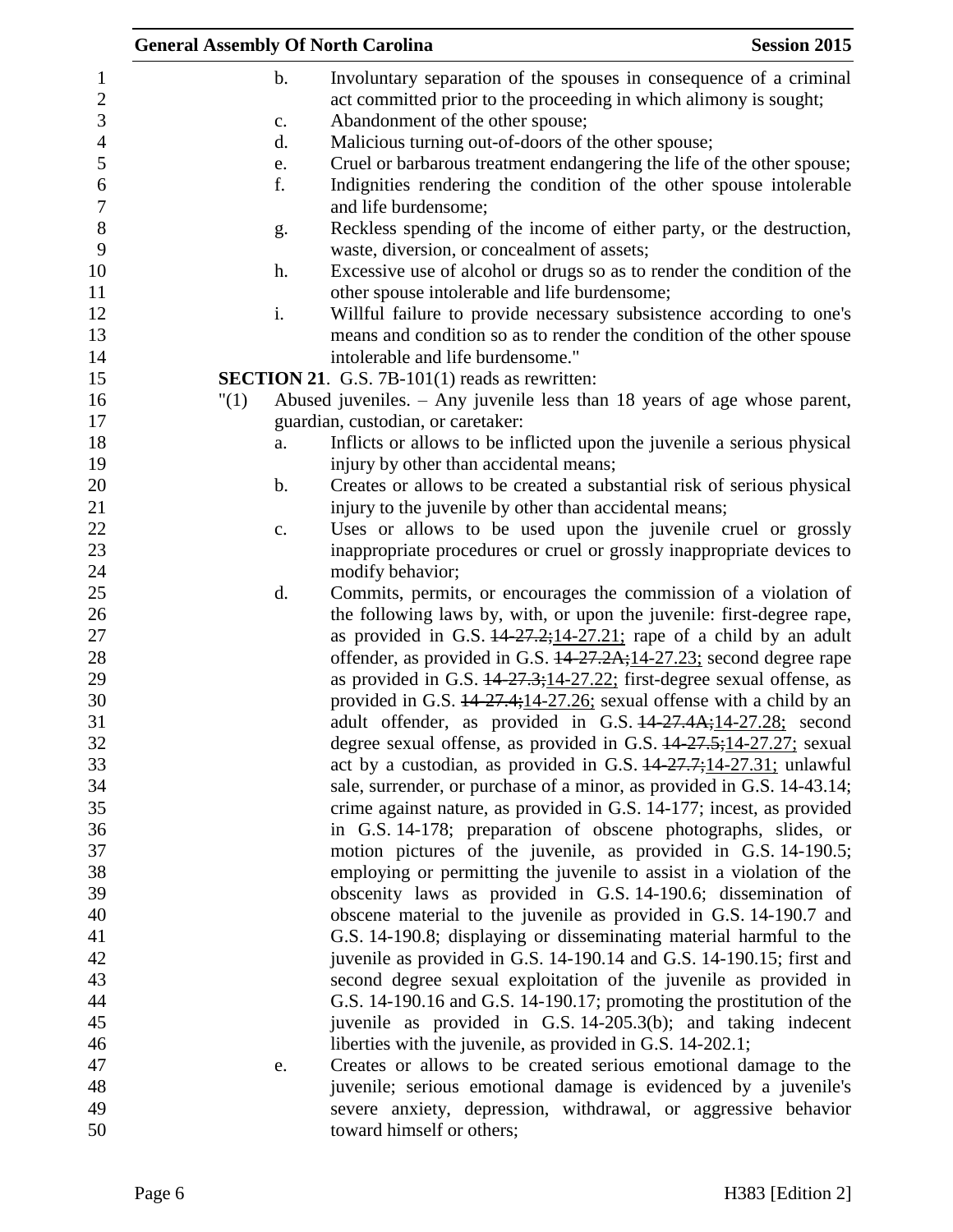|          | <b>General Assembly Of North Carolina</b>                                                         | <b>Session 2015</b> |
|----------|---------------------------------------------------------------------------------------------------|---------------------|
|          | f.<br>Encourages, directs, or approves of delinquent acts involving moral                         |                     |
|          | turpitude committed by the juvenile; or                                                           |                     |
|          | Commits or allows to be committed an offense under G.S. 14-43.11<br>g.                            |                     |
|          | (human trafficking), G.S. 14-43.12 (involuntary servitude), or                                    |                     |
|          | G.S. 14-43.13 (sexual servitude) against the child."                                              |                     |
|          | <b>SECTION 22.</b> G.S. 7B-401.1(b) reads as rewritten:                                           |                     |
| " $(b)$  | Parents. – The juvenile's parent shall be a party unless one of the following applies:            |                     |
|          | The parent's rights have been terminated.<br>(1)                                                  |                     |
|          | The parent has relinquished the juvenile for adoption, unless the court orders<br>(2)             |                     |
|          | that the parent be made a party.                                                                  |                     |
|          | The parent has been convicted<br>(3)<br>under G.S. 14-27.214-27.21                                | <sub>or</sub>       |
|          | G.S. 14-27.314-27.22 for an offense that resulted in the conception of the                        |                     |
|          | juvenile."                                                                                        |                     |
|          | <b>SECTION 23.</b> G.S. 7B-1103(c) reads as rewritten:                                            |                     |
| $"({c})$ | No person whose actions resulted in a conviction under G.S. 44-27.214-27.2 or                     |                     |
|          | G.S. 14 27.314-27.22 and the conception of the juvenile may file a petition to terminate the      |                     |
|          | parental rights of another with respect to that juvenile."                                        |                     |
|          | <b>SECTION 24.</b> G.S. 7B-1104(3) reads as rewritten:                                            |                     |
|          | The name and address of the parents of the juvenile. If the name or address<br>"(3)               |                     |
|          | of one or both parents is unknown to the petitioner or movant, the petitioner                     |                     |
|          | or movant shall set forth with particularity the petitioner's or movant's efforts                 |                     |
|          | to ascertain the identity or whereabouts of the parent or parents. The                            |                     |
|          | information may be contained in an affidavit attached to the petition or                          |                     |
|          | motion and incorporated therein by reference. A person whose actions                              |                     |
|          | resulted in a conviction under G.S. 44-27.214-27.21 or G.S. 44-27.314-27.22                       |                     |
|          | and the conception of the juvenile need not be named in the petition."                            |                     |
|          | SECTION 25. G.S. 7B-1602(a) reads as rewritten:                                                   |                     |
| "(a)     | When a juvenile is committed to the Division for placement in a youth development                 |                     |
|          | center for an offense that would be first degree murder pursuant to G.S. 14-17, first-degree rape |                     |
| pursuant | G.S. 44-27.2, 14-27.21, or first-degree<br>sexual offense<br>to                                   | pursuant<br>to      |
|          | G.S. 14-27.414-27.26 if committed by an adult, jurisdiction shall continue until terminated by    |                     |
|          | order of the court or until the juvenile reaches the age of 21 years, whichever occurs first."    |                     |
|          | <b>SECTION 26.</b> G.S. 7B-2509 reads as rewritten:                                               |                     |
|          | "§ 7B-2509. Registration of certain delinquent juveniles.                                         |                     |
|          | In any case in which a juvenile, who was at least 11 years of age at the time of the offense,     |                     |
|          | is adjudicated delinquent for committing a violation of G.S. 14-27.214-27.21 (first-degree        |                     |
|          | rape), G.S. 44-27.314-27.22 (second degree rape), G.S. 44-27.414-27.4 (first-degree sexual        |                     |
|          | offense), G.S. 14-27.514-27.27 (second degree sexual offense), or G.S. 14-27.6 (attempted rape    |                     |
|          | or sexual offense), the judge, upon a finding that the juvenile is a danger to the community,     |                     |
|          | may order that the juvenile register in accordance with Part 4 of Article 27A of Chapter 14 of    |                     |
|          | the General Statutes."                                                                            |                     |
|          | <b>SECTION 27.</b> G.S. 7B-2513(a)(1) reads as rewritten:                                         |                     |
|          | The twenty-first birthday of the juvenile if the juvenile has been committed<br>"(1)              |                     |
|          | to the Division for an offense that would be first-degree murder pursuant to                      |                     |
|          | G.S. 14-17, first-degree rape pursuant to G.S. 14-27.2, 14-27.21, or                              |                     |
|          | first-degree sexual offense pursuant to G.S. 14-27.414-27.26 if committed                         |                     |
|          | by an adult;"                                                                                     |                     |
|          | <b>SECTION 28.</b> G.S. 7B-2514(c)(2) reads as rewritten:                                         |                     |
|          | The juvenile's twenty-first birthday if the juvenile has been committed to the<br>"(2)            |                     |
|          | Division for an offense that would be first-degree murder pursuant to                             |                     |
|          | G.S. 14-17, first-degree rape pursuant to G.S. 14-27.2, 14-27.21, or                              |                     |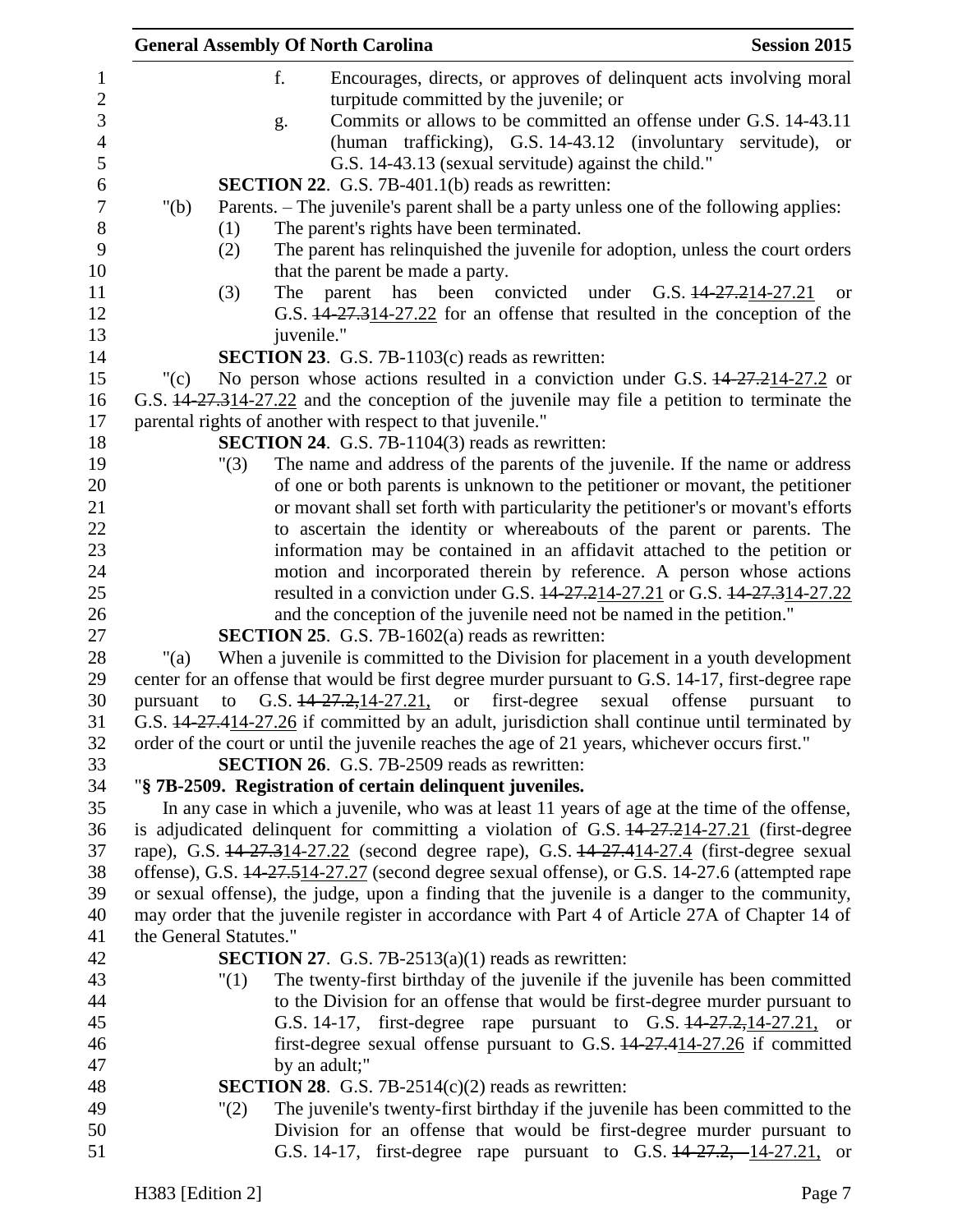|                       | <b>Session 2015</b><br><b>General Assembly Of North Carolina</b>                                                                                                 |
|-----------------------|------------------------------------------------------------------------------------------------------------------------------------------------------------------|
| $\mathbf{1}$          | first-degree sexual offense pursuant to G.S. 14-27.414-27.26 if committed                                                                                        |
| $\overline{2}$        | by an adult."                                                                                                                                                    |
| 3                     | <b>SECTION 29.</b> G.S. 7B-2516(c)(1) reads as rewritten:                                                                                                        |
| $\overline{4}$        | The juvenile's twenty-first birthday if the juvenile has been committed to the<br>"(1)                                                                           |
| 5                     | Division for an offense that would be first-degree murder pursuant to                                                                                            |
| 6<br>$\boldsymbol{7}$ | G.S. 14-17, first-degree rape pursuant to G.S. 14-27.2, 14-27.2, or                                                                                              |
| 8                     | first-degree sexual offense pursuant to G.S. 14-27.414-27.26 if committed<br>by an adult."                                                                       |
| 9                     | SECTION 30. G.S. 7B-2600(c) reads as rewritten:                                                                                                                  |
| 10                    | In any case where the court finds the juvenile to be delinquent or undisciplined, the<br>" $(c)$                                                                 |
| 11                    | jurisdiction of the court to modify any order or disposition made in the case shall continue (i)                                                                 |
| 12                    | during the minority of the juvenile, (ii) until the juvenile reaches the age of 19 years if the                                                                  |
| 13                    | juvenile has been adjudicated delinquent and committed to the Division for an offense that                                                                       |
| 14                    | would be a Class B1, B2, C, D, or E felony if committed by an adult, other than an offense set                                                                   |
| 15                    | forth in G.S. $7B-1602(a)$ , (iii) until the juvenile reaches the age of 21 years if the juvenile has                                                            |
| 16                    | been adjudicated delinquent and committed for an offense that would be first-degree murder                                                                       |
| 17                    | pursuant to G.S. 14-17, first-degree rape pursuant to G.S. 14-27.2, 14-27.2, or first-degree                                                                     |
| 18                    | sexual offense pursuant to G.S. 14-27.414-27.26 if committed by an adult, or (iv) until                                                                          |
| 19                    | terminated by order of the court."                                                                                                                               |
| 20                    | <b>SECTION 31.</b> G.S. 8-53.12(a)(7) reads as rewritten:                                                                                                        |
| 21                    | Sexual assault. - Any alleged violation of G.S. $14-27.2, 14-27.21$ ,<br>" $(7)$                                                                                 |
| 22                    | 14-27.3, 14-27.22, 14-27.4, 14-27.26, 14-27.5, 14-27.27, 14-27.7, 14-27.31,                                                                                      |
| 23                    | $14-27.7A$ , $14-27.25$ , or 14-202.1, whether or not a civil or criminal action                                                                                 |
| 24                    | arises as a result of the alleged violation."                                                                                                                    |
| 25                    | <b>SECTION 32.</b> G.S. 14-208.6(5) reads as rewritten:                                                                                                          |
| 26                    | "Sexually violent offense" means a violation of G.S. 14-27.214-27.21 (first<br>"(5)                                                                              |
| 27                    | degree rape), G.S. $14-27.2A14-27.23$ (rape of a child; adult offender),                                                                                         |
| 28<br>29              | G.S. 44-27.314-27.22 (second degree rape), G.S. 44-27.414-27.26 (first                                                                                           |
|                       | degree sexual offense), G.S. 14-27.4A14-27.28 (sex offense with a child;                                                                                         |
| 30                    | adult offender), G.S. 44-27.514-27.27 (second degree sexual offense),                                                                                            |
|                       | G.S. 14-27.5A14-27.33 (sexual battery), former G.S. 14-27.6 (attempted                                                                                           |
|                       | rape or sexual offense), G.S. $\frac{14-27.714-27.31}{27.31}$ (intercourse and sexual                                                                            |
| 34                    | offense with certain victims), G.S. $14-27.7A(a)14-27.25(a)$ (statutory rape or                                                                                  |
|                       | sexual offense of person who is 13-, 14-, or 15-years-old where the                                                                                              |
| 35<br>36              | defendant is at least six years older), G.S. 14-43.11 (human trafficking) if (i)<br>the offense is committed against a minor who is less than 18 years of age or |
|                       | (ii) the offense is committed against any person with the intent that they be                                                                                    |
|                       | held in sexual servitude, G.S. 14-43.13 (subjecting or maintaining a person                                                                                      |
| 38<br>39              | for sexual servitude), G.S. 14-178 (incest between near relatives),                                                                                              |
|                       | G.S. 14-190.6 (employing or permitting minor to assist in offenses against                                                                                       |
|                       | public morality and decency), G.S. 14-190.9(a1) (felonious indecent                                                                                              |
|                       | exposure), G.S. 14-190.16 (first degree sexual exploitation of a minor),                                                                                         |
|                       | G.S. 14-190.17 (second degree sexual exploitation of a minor),                                                                                                   |
|                       | G.S. 14-190.17A (third degree sexual exploitation of a minor),                                                                                                   |
|                       | G.S. 14-202.1 (taking indecent liberties with children), G.S. 14-202.3                                                                                           |
| 45<br>46              | (Solicitation of child by computer or certain other electronic devices to                                                                                        |
| 47                    | commit an unlawful sex act), G.S. 14-202.4(a) (taking indecent liberties with                                                                                    |
| 48                    | a student), G.S. 14-205.2(c) or (d) (patronizing a prostitute who is a minor or                                                                                  |
| 49                    | a mentally disabled person), G.S. 14-205.3(b) (promoting prostitution of a                                                                                       |
| 50                    | minor or a mentally disabled person), G.S. 14-318.4(a1) (parent or caretaker                                                                                     |
| 51                    | commit or permit act of prostitution with or by a juvenile), or                                                                                                  |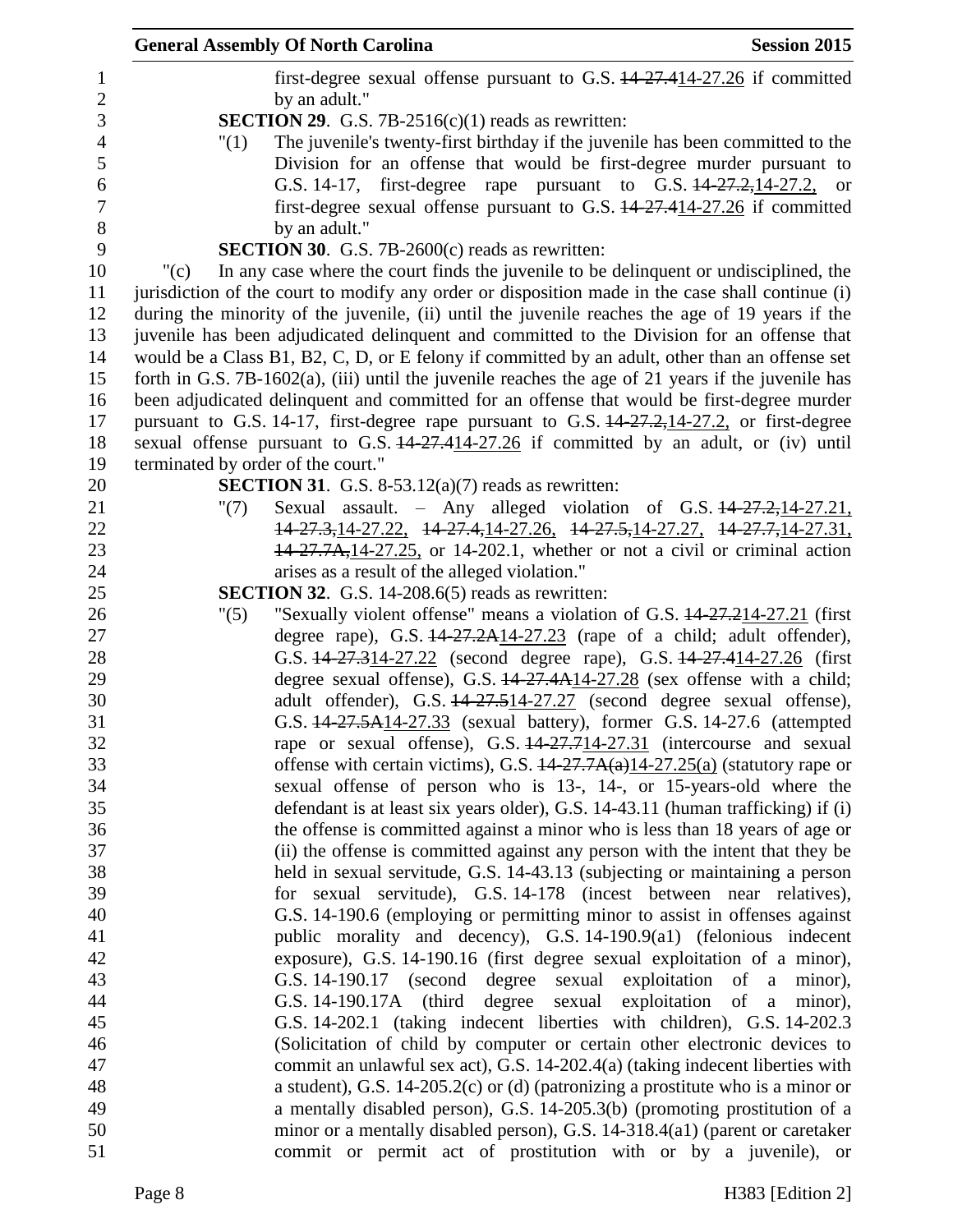|                | <b>General Assembly Of North Carolina</b><br><b>Session 2015</b>                                                                                                                                    |  |
|----------------|-----------------------------------------------------------------------------------------------------------------------------------------------------------------------------------------------------|--|
| 1              | G.S. 14-318.4(a2) (commission or allowing of sexual act upon a juvenile by                                                                                                                          |  |
| $\overline{2}$ | parent or guardian). The term also includes the following: a solicitation or                                                                                                                        |  |
| 3              | conspiracy to commit any of these offenses; aiding and abetting any of these                                                                                                                        |  |
| $\overline{4}$ | offenses."                                                                                                                                                                                          |  |
| 5              | SECTION 33. G.S. 14-208.26(a) reads as rewritten:                                                                                                                                                   |  |
| 6              | "Part 4. Registration of Certain Juveniles Adjudicated for Committing Certain Offenses.                                                                                                             |  |
| $\tau$         | "§ 14-208.26. Registration of certain juveniles adjudicated delinquent for committing                                                                                                               |  |
| 8              | certain offenses.                                                                                                                                                                                   |  |
| 9              | When a juvenile is adjudicated delinquent for a violation of G.S. 44-27.214-27.21<br>" $(a)$                                                                                                        |  |
| 10             | (first degree rape), G.S. 14-27.314-27.22 (second degree rape), G.S. 14-27.414-27.26 (first                                                                                                         |  |
| 11             | degree sexual offense), G.S. 44-27.514-27.27 (second degree sexual offense), or former                                                                                                              |  |
| 12<br>13       | G.S. 14-27.6 (attempted rape or sexual offense), and the juvenile was at least eleven years of                                                                                                      |  |
| 14             | age at the time of the commission of the offense, the court shall consider whether the juvenile is<br>a danger to the community. If the court finds that the juvenile is a danger to the community, |  |
| 15             | then the court shall consider whether the juvenile should be required to register with the county                                                                                                   |  |
| 16             | sheriff in accordance with this Part. The determination as to whether the juvenile is a danger to                                                                                                   |  |
| 17             | the community and whether the juvenile shall be ordered to register shall be made by the                                                                                                            |  |
| 18             | presiding judge at the dispositional hearing. If the judge rules that the juvenile is a danger to the                                                                                               |  |
| 19             | community and that the juvenile shall register, then an order shall be entered requiring the                                                                                                        |  |
| 20             | juvenile to register. The court's findings regarding whether the juvenile is a danger to the                                                                                                        |  |
| 21             | community and whether the juvenile shall register shall be entered into the court record. No                                                                                                        |  |
| 22             | juvenile may be required to register under this Part unless the court first finds that the juvenile                                                                                                 |  |
| 23             | is a danger to the community.                                                                                                                                                                       |  |
| 24             | A juvenile ordered to register under this Part shall register and maintain that registration as                                                                                                     |  |
| 25             | provided by this Part."                                                                                                                                                                             |  |
| 26             | <b>SECTION 34.</b> G.S. $48-3-603(a)(9)$ reads as rewritten:                                                                                                                                        |  |
| 27             | individual<br>whose<br>resulted<br>"(9)<br>actions<br>An<br>in<br>conviction<br>under<br>a                                                                                                          |  |
| 28             | G.S. $14-27.2, 14-27.21$ , G.S. $14-27.2A, 14-27.23$ , or G.S. $14-27.314-27.22$                                                                                                                    |  |
| 29             | and the conception of the minor to be adopted."                                                                                                                                                     |  |
| 30             | <b>SECTION 35.</b> G.S. 50-13.1(a) reads as rewritten:                                                                                                                                              |  |
| 31             | Any parent, relative, or other person, agency, organization or institution claiming<br>" $(a)$                                                                                                      |  |
| 32             | the right to custody of a minor child may institute an action or proceeding for the custody of                                                                                                      |  |
| 33<br>34       | such child, as hereinafter provided. Any person whose actions resulted in a conviction under<br>G.S. 14-27.2, 14-27.21, G.S. 14-27.2A, 14-27.23, or G.S. 14-27.314-27.22 and the conception of      |  |
| 35             | the minor child may not claim the right to custody of that minor child. Unless a contrary intent                                                                                                    |  |
| 36             | is clear, the word "custody" shall be deemed to include custody or visitation or both."                                                                                                             |  |
| 37             | <b>SECTION 36.</b> G.S. 50B-1(a)(3) reads as rewritten:                                                                                                                                             |  |
| 38             | Committing<br>defined<br>in G.S. $\frac{14-27.214-27.21}{21}$<br>"(3)<br>act<br>through<br>any                                                                                                      |  |
| 39             | G.S. $14-27.7.14-27.31$ ."                                                                                                                                                                          |  |
| 40             | <b>SECTION 37.</b> G.S. 90-171.38(b) reads as rewritten:                                                                                                                                            |  |
| 41             | Any individual, organization, association, corporation, or institution may establish a<br>"(b)                                                                                                      |  |
| 42             | program for the purpose of training or educating any registered nurse licensed under                                                                                                                |  |
| 43             | G.S. 90-171.30, 90-171.32, or 90-171.33 in the skills, procedures, and techniques necessary to                                                                                                      |  |
| 44             | conduct examinations for the purpose of collecting evidence from the victims of first-degree                                                                                                        |  |
| 45             | G.S. 44-27.2, 14-27.21, second-degree<br>defined<br>in<br>rape<br>defined in<br>rape<br>as<br>as                                                                                                    |  |
| 46             | G.S. 44-27.3, 14-27.22, statutory rape as defined in G.S. 44-27.7A, 14-27.25, first-degree sexual                                                                                                   |  |
| 47             | offense as defined in G.S. $14\overline{27.4, 14\cdot 27.26}$ , second-degree sexual offense as defined in                                                                                          |  |
| 48             | G.S. 14-27.514-27.27 or attempted first-degree or second-degree rape or attempted first-degree                                                                                                      |  |
| 49             | or second-degree sexual offense. The Board, pursuant to G.S. 90-171.23(b)(14), shall establish,                                                                                                     |  |
| 50             | revise, or repeal standards for any such program. Any individual, organization, association,                                                                                                        |  |
| 51             | corporation, or institution which desires to establish a program under this subsection shall apply                                                                                                  |  |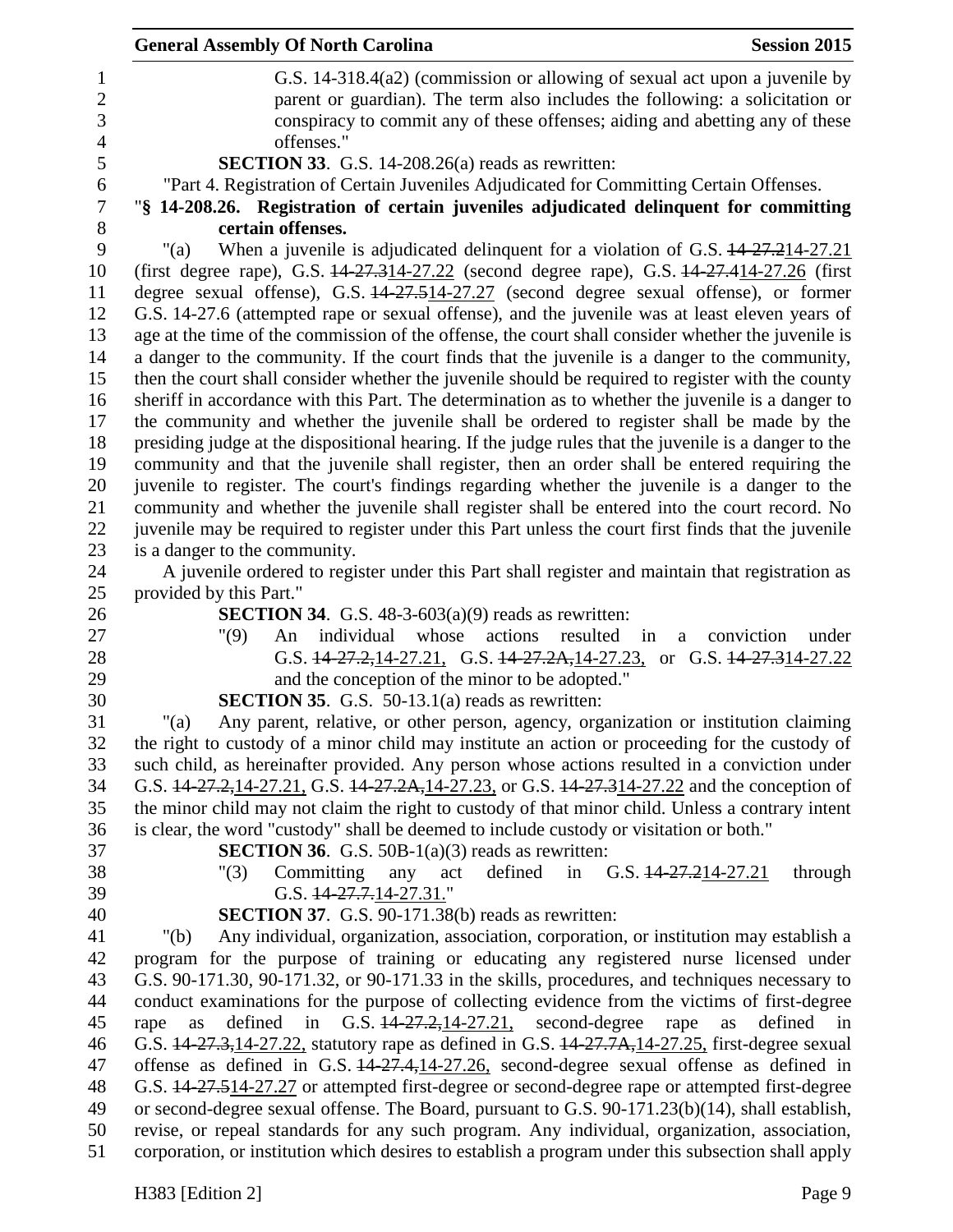|                                | <b>General Assembly Of North Carolina</b><br><b>Session 2015</b>                                                                                                                                       |
|--------------------------------|--------------------------------------------------------------------------------------------------------------------------------------------------------------------------------------------------------|
| $\mathbf{1}$<br>$\overline{2}$ | to the Board and submit satisfactory evidence that it will meet the standards prescribed by the<br>Board."                                                                                             |
| 3                              | <b>SECTION 38.</b> G.S. 143B-1200 $(i)(3)$ reads as rewritten:                                                                                                                                         |
| $\overline{4}$                 | Sexual assault. - Any of the following crimes:<br>"(3)                                                                                                                                                 |
| 5                              | First-degree rape as defined in G.S. 44-27.2.14-27.21.<br>a.                                                                                                                                           |
| 6                              | Second degree rape as defined in G.S. $14-27.3-14-27.22$ .<br>b.                                                                                                                                       |
| $\boldsymbol{7}$               | First-degree sexual offense as defined in G.S. $14-27.4$ , 14-27.26.<br>$\mathbf{c}$ .                                                                                                                 |
| 8                              | Second degree sexual offense as defined in G.S. $14-27.5$ , 14-27.27.<br>d.                                                                                                                            |
| 9                              | Statutory rape as defined in G.S. 14-27.7A.14-27.25."<br>e.                                                                                                                                            |
| 10                             | <b>SECTION 39.</b> G.S. 14-401.16 $(c)$ reads as rewritten:                                                                                                                                            |
| 11                             | A violation of this section is a Class H felony. However, if a person violates this<br>"(c)                                                                                                            |
| 12                             | section with the intent of committing an offense under G.S. 14-27.314-27.22<br><sub>or</sub>                                                                                                           |
| 13                             | G.S. 14-27.5, 14-27.27, the violation is a Class G felony."                                                                                                                                            |
| 14                             | <b>SECTION 40.</b> G.S. 14-208.40(a)(3) reads as rewritten:                                                                                                                                            |
| 15                             | Any offender who is convicted<br>of G.S. $14-27.2A14-27.23$<br>"(3)<br><b>or</b>                                                                                                                       |
| 16                             | G.S. 44-27.4A, 14-27.28, who shall be enrolled in the satellite-based                                                                                                                                  |
| 17                             | monitoring program for the offender's natural life upon termination of the                                                                                                                             |
| 18                             | offender's active punishment."                                                                                                                                                                         |
| 19                             | <b>SECTION 41.</b> G.S. 14-208.40A reads as rewritten:                                                                                                                                                 |
| 20                             | "§ 14-208.40A. Determination of satellite-based monitoring requirement by court.                                                                                                                       |
| 21                             | When an offender is convicted of a reportable conviction as defined by<br>(a)                                                                                                                          |
| 22                             | G.S. 14-208.6(4), during the sentencing phase, the district attorney shall present to the court                                                                                                        |
| 23                             | any evidence that (i) the offender has been classified as a sexually violent predator pursuant to                                                                                                      |
| 24                             | G.S. 14-208.20, (ii) the offender is a recidivist, (iii) the conviction offense was an aggravated                                                                                                      |
| 25                             | offense, (iv) the conviction offense was a violation of G.S. $14-27.2A14-27.23$ or                                                                                                                     |
| 26                             | G.S. 44-27.4A, 14-27.28, or (v) the offense involved the physical, mental, or sexual abuse of a                                                                                                        |
| 27                             | minor. The district attorney shall have no discretion to withhold any evidence required to be                                                                                                          |
| 28                             | submitted to the court pursuant to this subsection.                                                                                                                                                    |
| 29                             | The offender shall be allowed to present to the court any evidence that the district attorney's                                                                                                        |
| 30                             | evidence is not correct.                                                                                                                                                                               |
| 31                             | After receipt of the evidence from the parties, the court shall determine whether the<br>(b)                                                                                                           |
| 32                             | offender's conviction places the offender in one of the categories described in                                                                                                                        |
| 33                             | G.S. 14-208.40(a), and if so, shall make a finding of fact of that determination, specifying                                                                                                           |
| 34                             | whether (i) the offender has been classified as a sexually violent predator pursuant to                                                                                                                |
| 35                             | G.S. 14-208.20, (ii) the offender is a recidivist, (iii) the conviction offense was an aggravated                                                                                                      |
| 36                             | offense, (iv) the conviction offense was a violation of G.S. $14-27.2A14-27.23$ or                                                                                                                     |
| 37                             | G.S. 14-27.4A, 14-27.28, or (v) the offense involved the physical, mental, or sexual abuse of a                                                                                                        |
| 38                             | minor.                                                                                                                                                                                                 |
| 39                             | If the court finds that the offender has been classified as a sexually violent predator,<br>(c)                                                                                                        |
| 40                             | recidivist, has committed an aggravated offense, or was<br>convicted of<br>$\mathbf{a}$<br>is                                                                                                          |
| 41                             | G.S. 14-27.2A14-27.23 or G.S. 14-27.4A, 14-27.28, the court shall order the offender to enroll                                                                                                         |
| 42                             | in a satellite-based monitoring program for life.                                                                                                                                                      |
| 43                             | If the court finds that the offender committed an offense that involved the physical,<br>(d)                                                                                                           |
| 44                             | mental, or sexual abuse of a minor, that the offense is not an aggravated offense or a violation                                                                                                       |
| 45                             | of G.S. $14-27.2A14-27.23$ or G.S. $14-27.4A14-27.28$ and the offender is not a recidivist, the                                                                                                        |
| 46                             | court shall order that the Division of Adult Correction do a risk assessment of the offender. The                                                                                                      |
| 47                             | Division of Adult Correction shall have a minimum of 30 days, but not more than 60 days, to                                                                                                            |
| 48                             | complete the risk assessment of the offender and report the results to the court.                                                                                                                      |
| 49                             | Upon receipt of a risk assessment from the Division of Adult Correction pursuant to<br>(e)                                                                                                             |
| 50<br>51                       | subsection (d) of this section, the court shall determine whether, based on the Division of Adult<br>Correction's risk assessment, the offender requires the highest possible level of supervision and |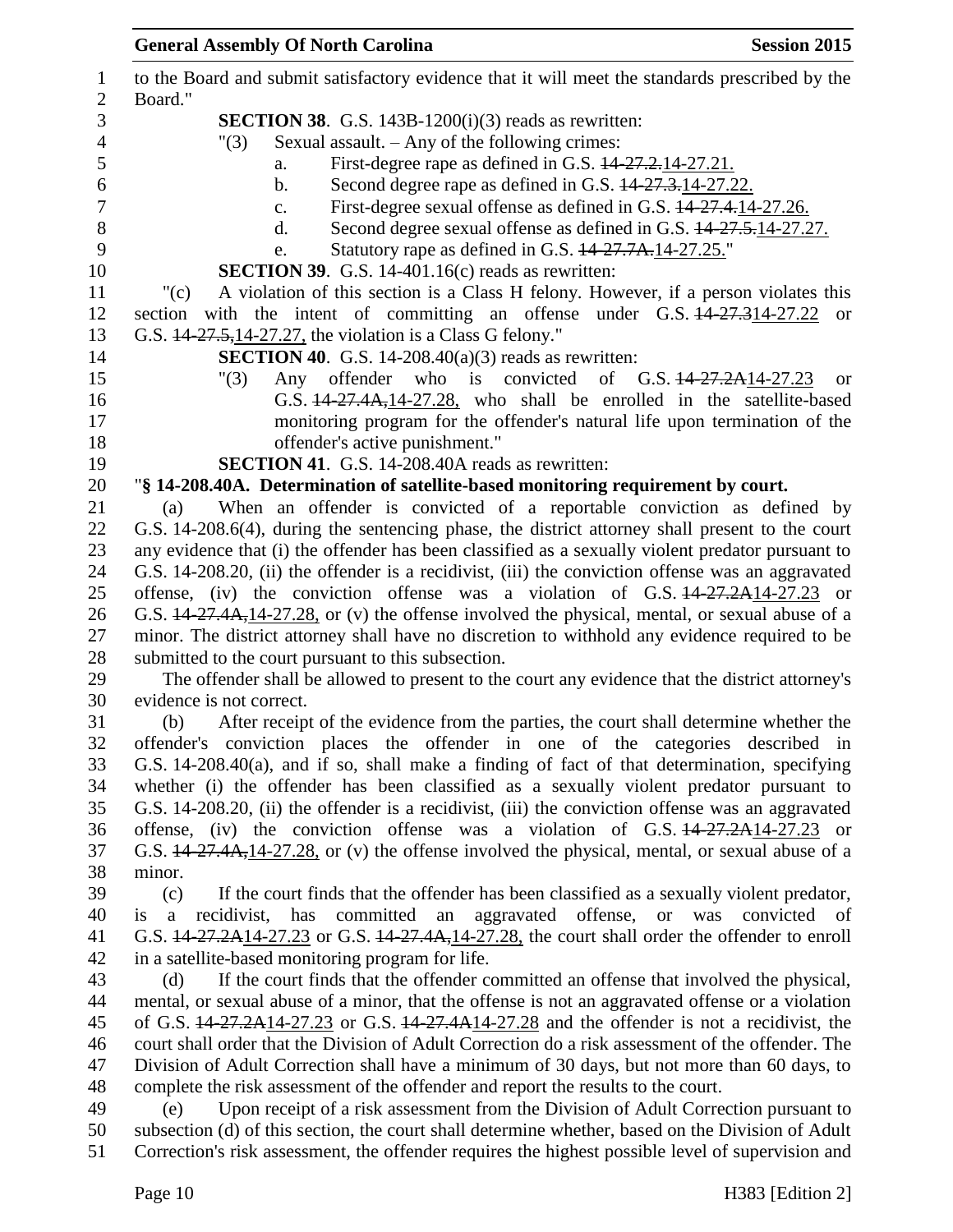## **General Assembly Of North Carolina Session 2015**

 monitoring. If the court determines that the offender does require the highest possible level of supervision and monitoring, the court shall order the offender to enroll in a satellite-based monitoring program for a period of time to be specified by the court." **SECTION 42**. G.S. 14-208.40B(c) reads as rewritten: "(c) At the hearing, the court shall determine if the offender falls into one of the categories described in G.S. 14-208.40(a). The court shall hold the hearing and make findings of fact pursuant to G.S. 14-208.40A. If the court finds that (i) the offender has been classified as a sexually violent predator pursuant to G.S. 14-208.20, (ii) the offender is a recidivist, (iii) the conviction offense was an 10 aggravated offense, or (iv) the conviction offense was a violation of G.S.  $14-27.2A14-27.23$  or G.S. 14-27.4A,14-27.4A, the court shall order the offender to enroll in satellite-based monitoring for life. If the court finds that the offender committed an offense that involved the physical, mental, or sexual abuse of a minor, that the offense is not an aggravated offense or a violation of G.S. 14-27.2A14-27.23 or G.S. 14-27.4A,14-27.28, and the offender is not a recidivist, the court shall order that the Division of Adult Correction do a risk assessment of the offender. The Division of Adult Correction shall have a minimum of 30 days, but not more than 60 days, to complete the risk assessment of the offender and report the results to the court. The Division of Adult Correction may use a risk assessment of the offender done within six months of the date of the hearing. Upon receipt of a risk assessment from the Division of Adult Correction, the court shall determine whether, based on the Division of Adult Correction's risk assessment, the offender requires the highest possible level of supervision and monitoring. If the court determines that the offender does require the highest possible level of supervision and monitoring, the court shall order the offender to enroll in a satellite-based monitoring program for a period of time to be specified by the court." **SECTION 43**. G.S. 15A-145.5(a)(4) reads as rewritten: 28 "(4) Any of the following sex-related or stalking offenses: G.S. 14-27.7A(b),14-27.25(b), 14-190.7, 14-190.8, 14-190.9, 14-202, 14-208.11A, 14-208.18, 14-277.3, 14-277.3A, 14-321.1." **SECTION 44**. G.S. 15A-145.4(5) reads as rewritten: "(5) Any felony offense under the following sex-related or stalking offenses: G.S. 14-27.7A(b),14-27.25(b), 14-190.7, 14-190.8, 14-202, 14-208.11A, 14-208.18, 14-277.3, 14-277.3A, 14-321.1." **SECTION 45**. G.S. 90-210.25B(b) reads as rewritten: "(b) For purposes of this Article, the term "sexual offense against a minor" means a conviction of any of the following offenses: G.S. 14-27.4A(a)14-27.28(a) (sex offense with a child; adult offender), G.S. 14-27.7A14-27.25 (statutory rape or sexual offense of person who is 13, 14, or 15 years old where the defendant is at least six years older), G.S. 14-190.16 (first-degree sexual exploitation of a minor), G.S. 14-190.17 (second degree sexual exploitation of a minor), G.S. 14-190.17A (third degree sexual exploitation of a minor), G.S. 14-190.18 (promoting prostitution of a minor), G.S. 14-190.19 (participating in prostitution of a minor), G.S. 14-202.1 (taking indecent liberties with children), G.S. 14-202.3 (solicitation of child by computer or certain other electronic devices to commit an unlawful sex act), G.S. 14-202.4(a) (taking indecent liberties with a student), G.S. 14-318.4(a1) (parent or caretaker commit or permit act of prostitution with or by a juvenile), or G.S. 14-318.4(a2) (commission or allowing of sexual act upon a juvenile by parent or guardian). The term shall also include a conviction of the following: any attempt, solicitation, or conspiracy to commit any of these offenses or any aiding and abetting any of these offenses. The term shall also include a conviction in another jurisdiction for an offense which if committed in this State has the same or substantially similar elements to an offense against a minor as defined by this section."